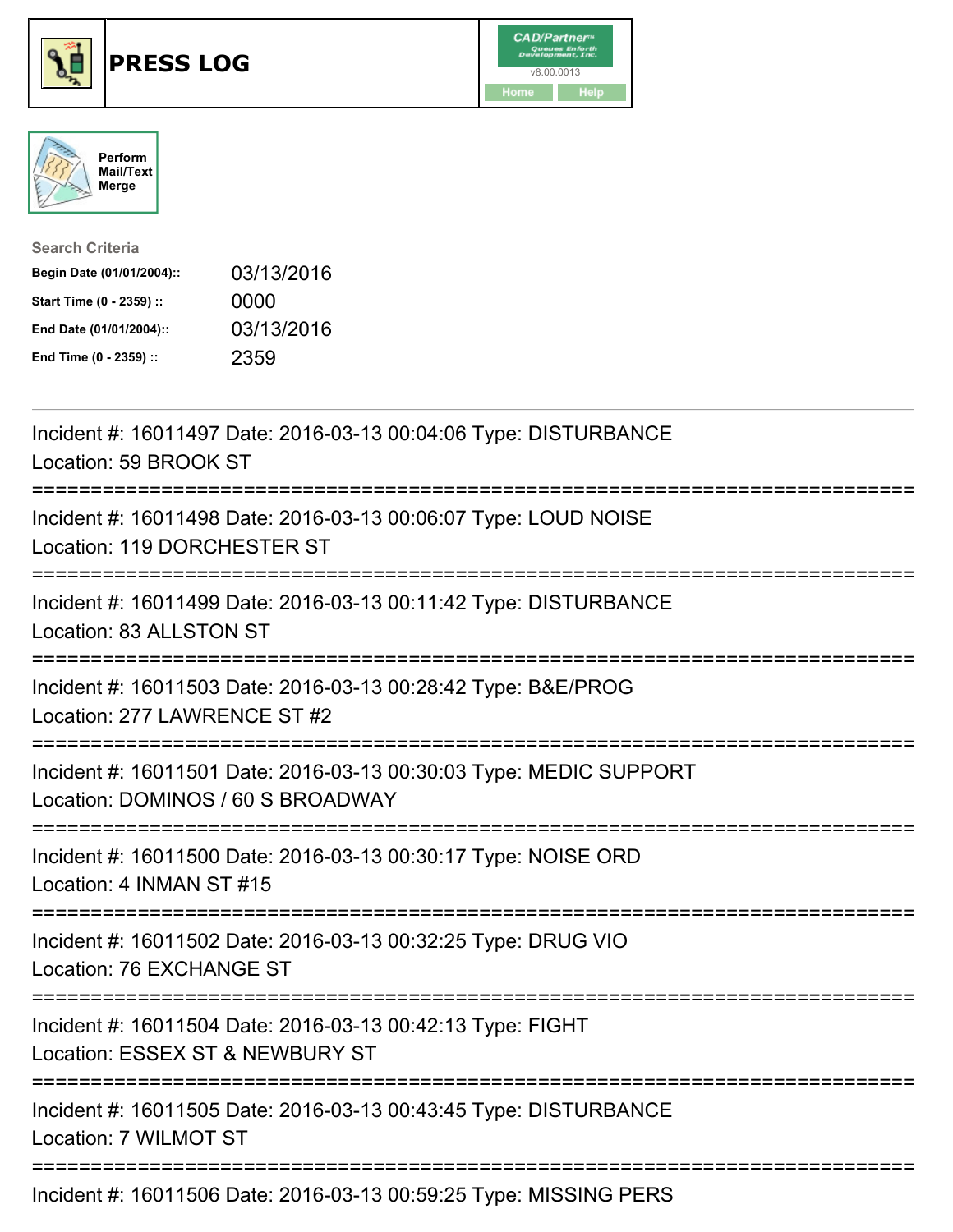Location: 80 MELVIN ST #14-21 =========================================================================== Incident #: 16011507 Date: 2016-03-13 01:02:20 Type: B&E/ATTEMPY Location: 133 ESSEX ST =========================================================================== Incident #: 16011508 Date: 2016-03-13 01:04:33 Type: FIGHT Location: 27 ELM ST =========================================================================== Incident #: 16011509 Date: 2016-03-13 01:06:17 Type: ALARMS Location: LEONARD SCHOOL / 60 ALLEN ST =========================================================================== Incident #: 16011510 Date: 2016-03-13 01:11:01 Type: DISTURBANCE Location: 193 UNION ST =========================================================================== Incident #: 16011511 Date: 2016-03-13 01:13:24 Type: DISORDERLY Location: CURRIER ST =========================================================================== Incident #: 16011512 Date: 2016-03-13 01:17:51 Type: M/V STOP Location: ESSEX ST & JACKSON ST =========================================================================== Incident #: 16011513 Date: 2016-03-13 01:18:34 Type: MV/BLOCKING Location: 263 FARNHAM ST =========================================================================== Incident #: 16011514 Date: 2016-03-13 01:23:02 Type: NOISE ORD Location: 47 TRENTON ST =========================================================================== Incident #: 16011515 Date: 2016-03-13 01:26:57 Type: NOISE ORD Location: 23 MILFORD ST =========================================================================== Incident #: 16011516 Date: 2016-03-13 01:28:48 Type: SHOTS FIRED Location: HAVERHILL ST & UNION ST =========================================================================== Incident #: 16011517 Date: 2016-03-13 01:31:11 Type: NOISE ORD Location: 53 SALEM ST FL 2 =========================================================================== Incident #: 16011518 Date: 2016-03-13 01:31:37 Type: DISTURBANCE Location: 153 UNION ST =========================================================================== Incident #: 16011519 Date: 2016-03-13 01:37:56 Type: SUS PERS/MV Location: 39 BROOK ST ===========================================================================

Incident #: 16011520 Date: 2016-03-13 01:38:22 Type: DISTURBANCE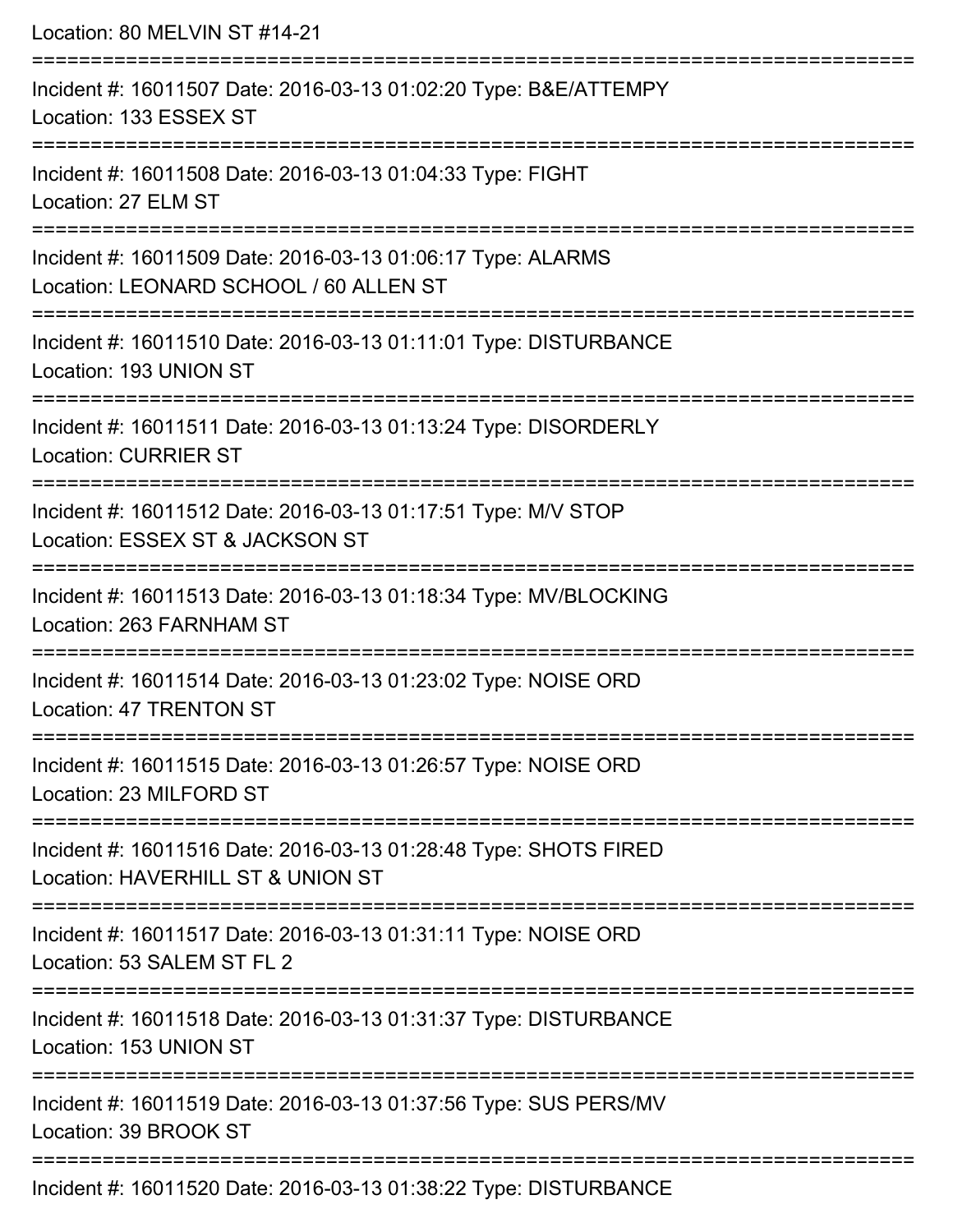| Incident #: 16011521 Date: 2016-03-13 01:44:17 Type: SUS PERS/MV<br>Location: 173 NEWBURY ST          |
|-------------------------------------------------------------------------------------------------------|
| Incident #: 16011522 Date: 2016-03-13 01:45:45 Type: LOUD NOISE<br>Location: 600 BROADWAY             |
| Incident #: 16011523 Date: 2016-03-13 01:45:50 Type: GUN CALL<br>Location: 164 S UNION ST             |
| Incident #: 16011524 Date: 2016-03-13 01:47:13 Type: DISTURBANCE<br>Location: LAWRENCE ST & MYRTLE ST |
| Incident #: 16011525 Date: 2016-03-13 01:53:04 Type: DISTURBANCE<br>Location: 398 BROADWAY            |
| Incident #: 16011526 Date: 2016-03-13 01:54:25 Type: M/V STOP<br>Location: HAVERHILL ST & WHITE ST    |
| Incident #: 16011527 Date: 2016-03-13 03:01:34 Type: DISTURBANCE<br>Location: 1 W LOWELL ST           |
| Incident #: 16011528 Date: 2016-03-13 03:02:07 Type: HIT & RUN M/V<br>Location: BROADWAY & CONCORD ST |
| Incident #: 16011529 Date: 2016-03-13 03:05:05 Type: LOUD NOISE<br>Location: 292 S UNION ST FL 3      |
| Incident #: 16011530 Date: 2016-03-13 03:08:48 Type: DISTURBANCE<br>Location: 74-76 BUTLER ST         |
| Incident #: 16011531 Date: 2016-03-13 03:10:49 Type: LOUD NOISE<br>Location: 4 INMAN ST #15           |
| Incident #: 16011532 Date: 2016-03-13 03:13:39 Type: DISTURBANCE<br>Location: 155 LAWRENCE ST FL 2    |
| Incident #: 16011533 Date: 2016-03-13 03:20:09 Type: M/V STOP<br>Location: AMES ST & OLIVE AV         |
| Incident #: 16011534 Date: 2016-03-13 03:22:46 Type: FIGHT                                            |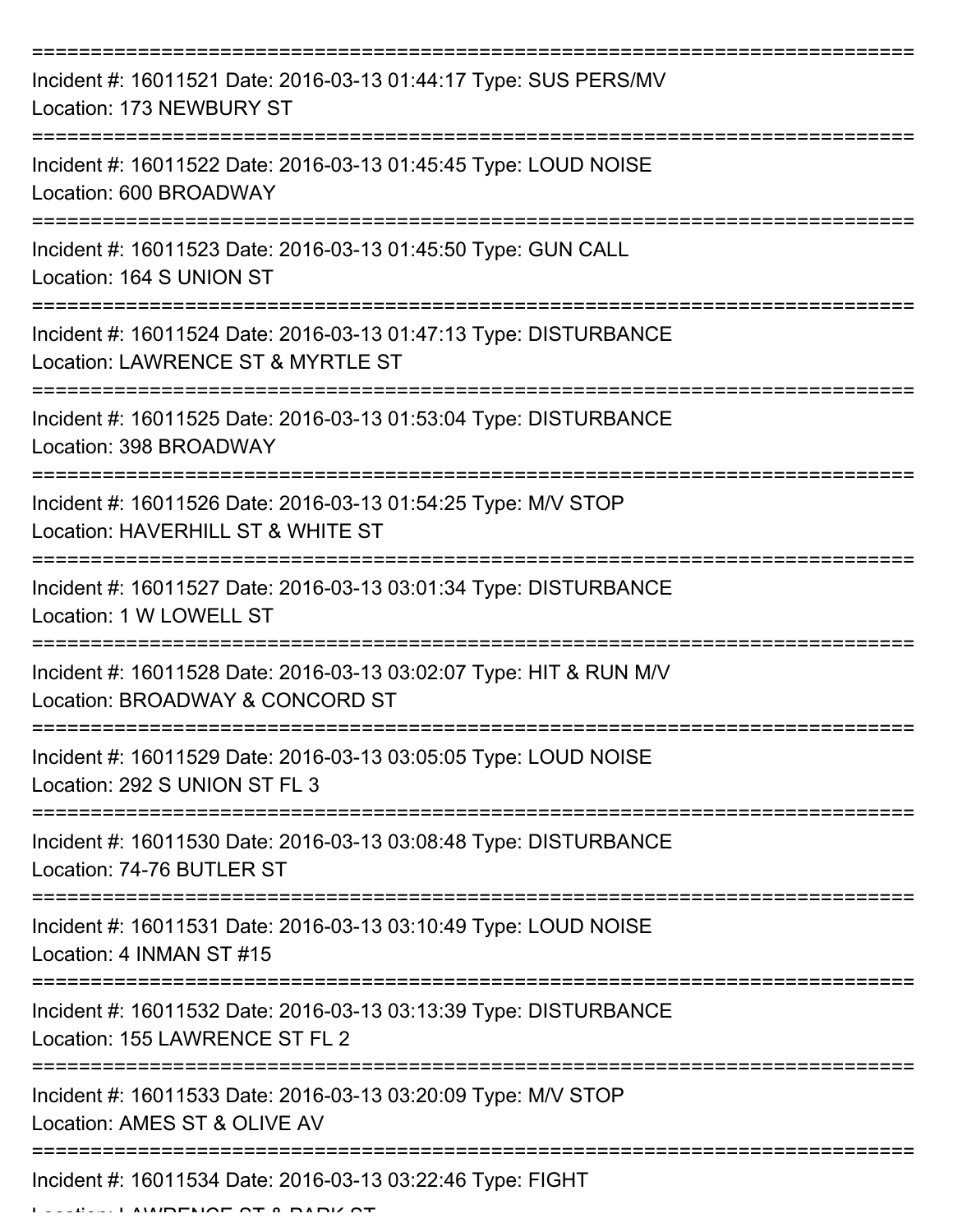| Incident #: 16011535 Date: 2016-03-13 03:29:45 Type: A&B PAST<br>Location: 5 UNION ST                                              |
|------------------------------------------------------------------------------------------------------------------------------------|
| Incident #: 16011536 Date: 2016-03-13 03:30:37 Type: LOUD NOISE<br>Location: 253 LOWELL ST #2                                      |
| Incident #: 16011537 Date: 2016-03-13 03:42:39 Type: M/V STOP<br>Location: CANAL ST & MILL ST                                      |
| Incident #: 16011538 Date: 2016-03-13 03:49:25 Type: NOISE ORD<br>Location: 3 MORAN CT                                             |
| Incident #: 16011539 Date: 2016-03-13 04:04:13 Type: FIGHT<br>Location: 193 UNION ST                                               |
| ============================<br>Incident #: 16011540 Date: 2016-03-13 04:09:51 Type: M/V STOP<br>Location: RIVERSIDE DR & DEWEY ST |
| Incident #: 16011541 Date: 2016-03-13 04:17:42 Type: FIGHT<br>Location: 80 BENNINGTON ST                                           |
| ========<br>Incident #: 16011542 Date: 2016-03-13 04:26:58 Type: M/V STOP<br>Location: BENNINGTON ST & LAWRENCE ST                 |
| Incident #: 16011543 Date: 2016-03-13 04:41:36 Type: ALARMS<br>Location: OLD HIGH SCHOOL / 233 HAVERHILL ST                        |
| Incident #: 16011544 Date: 2016-03-13 04:43:16 Type: SUS PERS/MV<br>Location: 28 CLARKE ST                                         |
| Incident #: 16011545 Date: 2016-03-13 05:04:01 Type: M/V STOP<br>Location: AUBURN ST & HAMPSHIRE ST                                |
| Incident #: 16011546 Date: 2016-03-13 05:05:27 Type: ALARMS<br>Location: 233 HAVERHILL ST                                          |
| Incident #: 16011547 Date: 2016-03-13 05:06:20 Type: STOL/MV/PR<br>Location: MAKARENA RESTAURANT / 150 COMMON ST                   |
| Incident #: 16011548 Date: 2016-03-13 05:10:24 Type: M/V STOP                                                                      |

Location: 205 BROADWAY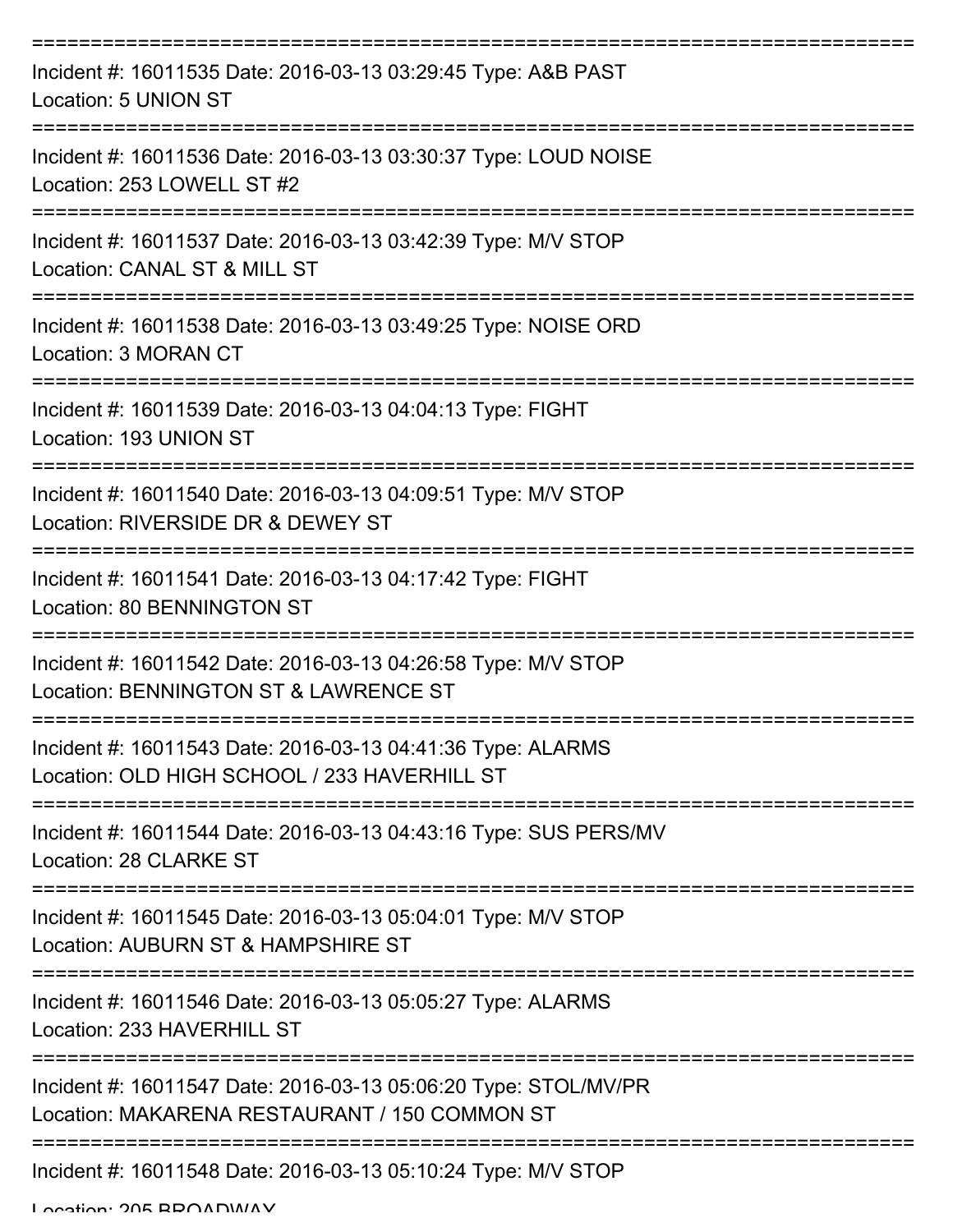| Incident #: 16011549 Date: 2016-03-13 05:16:40 Type: LOUD NOISE<br>Location: 47 PARK ST FL 3              |
|-----------------------------------------------------------------------------------------------------------|
| Incident #: 16011550 Date: 2016-03-13 05:17:34 Type: LOST PROPERTY<br>Location: 131 HAVERHILL ST          |
| Incident #: 16011551 Date: 2016-03-13 05:21:01 Type: SUS PERS/MV<br><b>Location: WATER ST</b>             |
| Incident #: 16011552 Date: 2016-03-13 05:32:37 Type: M/V STOP<br>Location: MELROSE ST & WATER ST          |
| Incident #: 16011553 Date: 2016-03-13 05:35:12 Type: ALARMS<br>Location: 8 SALEM ST #A                    |
| Incident #: 16011554 Date: 2016-03-13 05:37:53 Type: LARCENY/PAST<br>Location: 153 UNION ST               |
| Incident #: 16011555 Date: 2016-03-13 05:41:54 Type: AUTO ACC/PI<br>Location: WINTHROP AV                 |
| Incident #: 16011556 Date: 2016-03-13 06:50:39 Type: ALARM/BURG<br>Location: LEONARD SCHOOL / 60 ALLEN ST |
| Incident #: 16011557 Date: 2016-03-13 06:57:45 Type: SUS PERS/MV<br>Location: WENDELL ST & WEST ST        |
| Incident #: 16011558 Date: 2016-03-13 07:22:55 Type: M/V STOP<br>Location: 205 BROADWAY                   |
| Incident #: 16011559 Date: 2016-03-13 07:32:23 Type: ALARMS<br>Location: 125 GLENN ST                     |
| Incident #: 16011560 Date: 2016-03-13 07:35:07 Type: PARK & WALK<br>Location: 0 BROADWAY                  |
| Incident #: 16011561 Date: 2016-03-13 07:49:21 Type: UNWANTEDGUEST<br>Location: 83 ALLSTON ST             |
| Incident #: 16011563 Date: 2016-03-13 08:01:07 Type: LARCENY/PAST<br>Location: 16 BEACON ST               |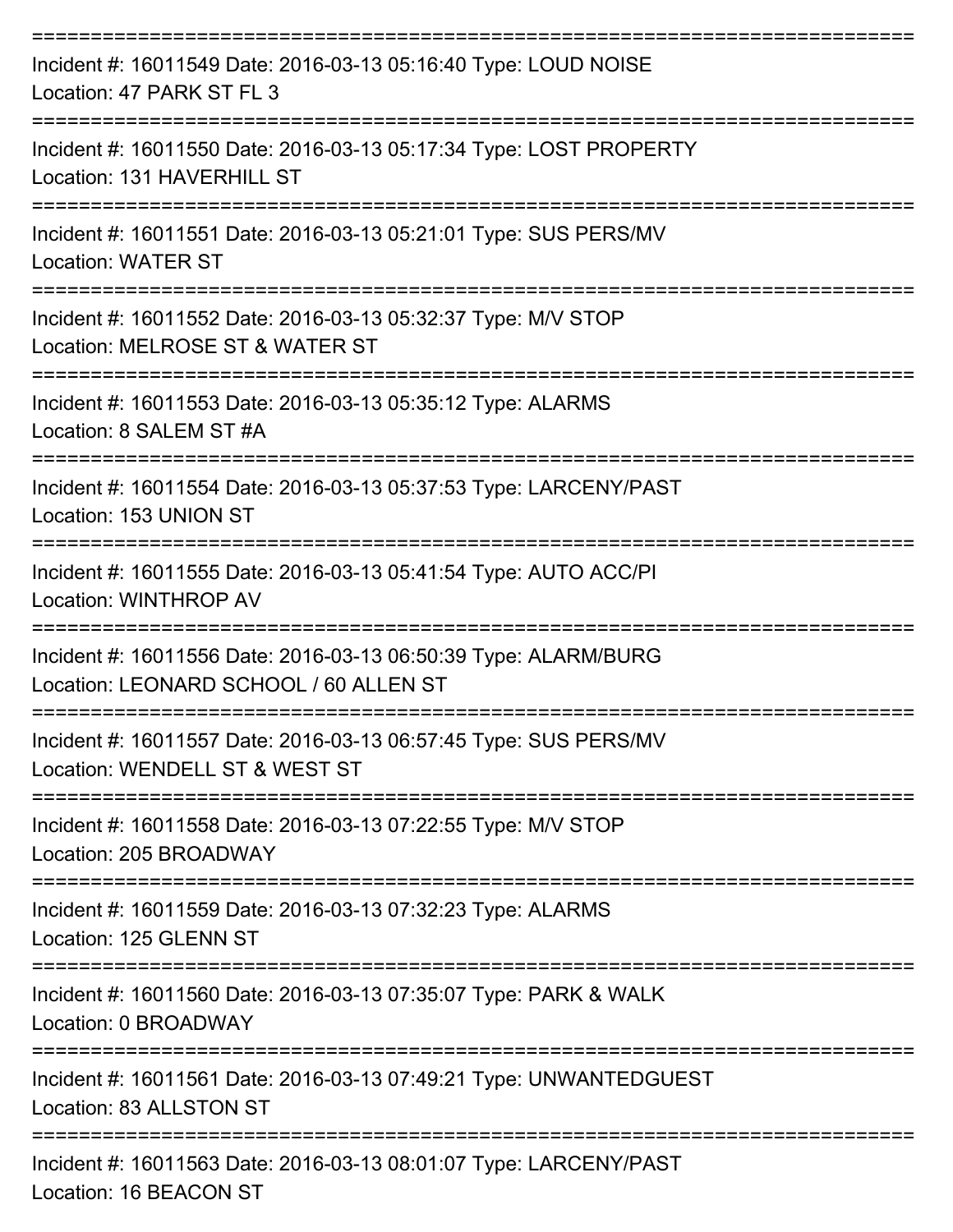| Incident #: 16011562 Date: 2016-03-13 08:01:26 Type: M/V STOP<br>Location: ANDOVER ST & TEWKSBURY ST                                |
|-------------------------------------------------------------------------------------------------------------------------------------|
| Incident #: 16011564 Date: 2016-03-13 08:23:41 Type: M/V STOP<br><b>Location: CENTRAL BRIDGE</b>                                    |
| Incident #: 16011565 Date: 2016-03-13 08:23:55 Type: ALARM/BURG<br>Location: COMMUNITY DAYCARE / 50 PLEASANT ST                     |
| Incident #: 16011566 Date: 2016-03-13 08:29:19 Type: SUS PERS/MV<br>Location: 41 DOYLE ST                                           |
| Incident #: 16011567 Date: 2016-03-13 08:32:18 Type: AUTO ACC/UNK PI<br><b>Location: MARGIN ST</b>                                  |
| Incident #: 16011568 Date: 2016-03-13 08:33:13 Type: STOL/MV/PAS<br>Location: BODWELL ST & MARGIN ST                                |
| Incident #: 16011569 Date: 2016-03-13 09:16:51 Type: MISSING PERS<br>Location: 126 FRANKLIN ST FL 3RD                               |
| Incident #: 16011570 Date: 2016-03-13 09:30:54 Type: PARK & WALK<br>Location: BRADFORD ST & BROADWAY                                |
| Incident #: 16011571 Date: 2016-03-13 09:36:59 Type: MEDIC SUPPORT<br>Location: 121 UNION ST #8                                     |
| Incident #: 16011572 Date: 2016-03-13 09:57:57 Type: SUICIDE ATTEMPT<br>Location: FRIENDLYS RESTAURANT / 227 WINTHROP AV            |
| Incident #: 16011573 Date: 2016-03-13 09:59:54 Type: MAL DAMAGE<br>Location: 63 AMES ST #C                                          |
| ---------------------------<br>Incident #: 16011574 Date: 2016-03-13 10:29:27 Type: PARK & WALK<br>Location: BRADFORD ST & BROADWAY |
| Incident #: 16011575 Date: 2016-03-13 10:34:35 Type: INVESTIGATION<br>Location: 85 ANDOVER ST #12                                   |
| Incident #: 16011576 Date: 2016-03-13 10:37:00 Type: M/V STOP<br>Location: LAWRENCE ST & MYRTLE ST                                  |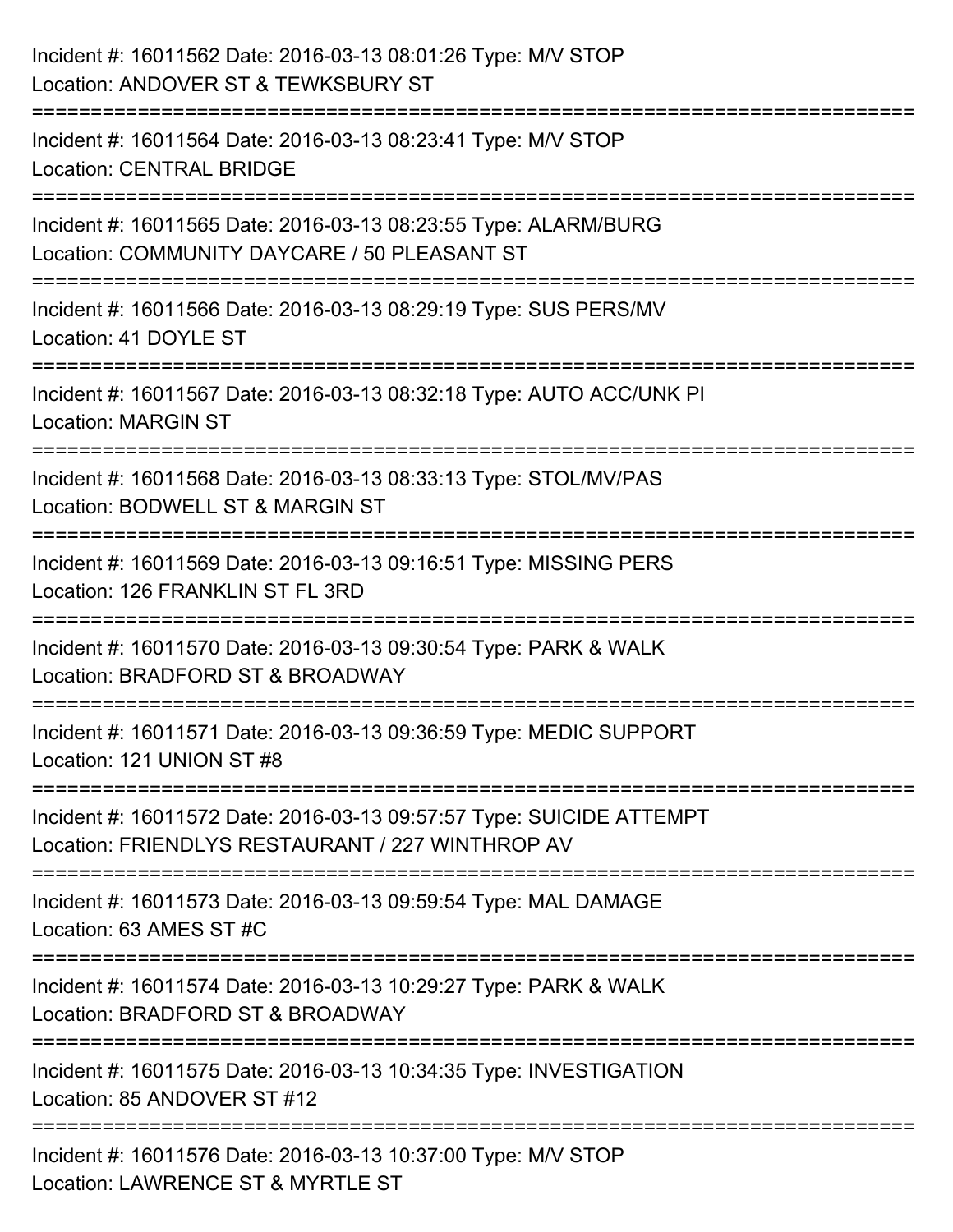| Incident #: 16011577 Date: 2016-03-13 10:43:24 Type: M/V STOP<br>Location: 8 WOLCOTT AV                            |
|--------------------------------------------------------------------------------------------------------------------|
| Incident #: 16011578 Date: 2016-03-13 10:52:09 Type: ALARM/BURG<br>Location: 74 HANCOCK ST                         |
| Incident #: 16011579 Date: 2016-03-13 11:01:43 Type: B&E/PAST<br>Location: 236 HAMPSHIRE ST                        |
| Incident #: 16011580 Date: 2016-03-13 11:02:14 Type: M/V STOP<br>Location: BERKELEY ST & SWAN ST                   |
| Incident #: 16011581 Date: 2016-03-13 11:07:57 Type: M/V STOP<br>Location: 36 ROWE ST<br>------------------------- |
| Incident #: 16011582 Date: 2016-03-13 11:13:14 Type: M/V STOP<br>Location: AMES ST & RIVERSIDE DR                  |
| Incident #: 16011583 Date: 2016-03-13 11:17:47 Type: M/V STOP<br>Location: BROADWAY & HAVERHILL ST                 |
| Incident #: 16011584 Date: 2016-03-13 11:20:04 Type: INVESTIGATION<br>Location: 364 HAMPSHIRE ST                   |
| Incident #: 16011585 Date: 2016-03-13 11:45:56 Type: WARRANT SERVE<br><b>Location: DAISY ST</b>                    |
| Incident #: 16011586 Date: 2016-03-13 12:22:48 Type: MAN DOWN<br>Location: 120 BROADWAY                            |
| Incident #: 16011588 Date: 2016-03-13 12:45:23 Type: MEDIC SUPPORT<br>Location: 28 FITZ ST                         |
| Incident #: 16011587 Date: 2016-03-13 12:45:31 Type: MEDIC SUPPORT<br>Location: 21 E HAVERHILL ST FL 3RD           |
| Incident #: 16011589 Date: 2016-03-13 12:49:01 Type: M/V STOP<br>Location: LAWRENCE ST & LEXINGTON ST              |
| Incident #: 16011590 Date: 2016-03-13 12:59:07 Type: M/V STOP<br>Location: 550 MT VERNON ST                        |

===========================================================================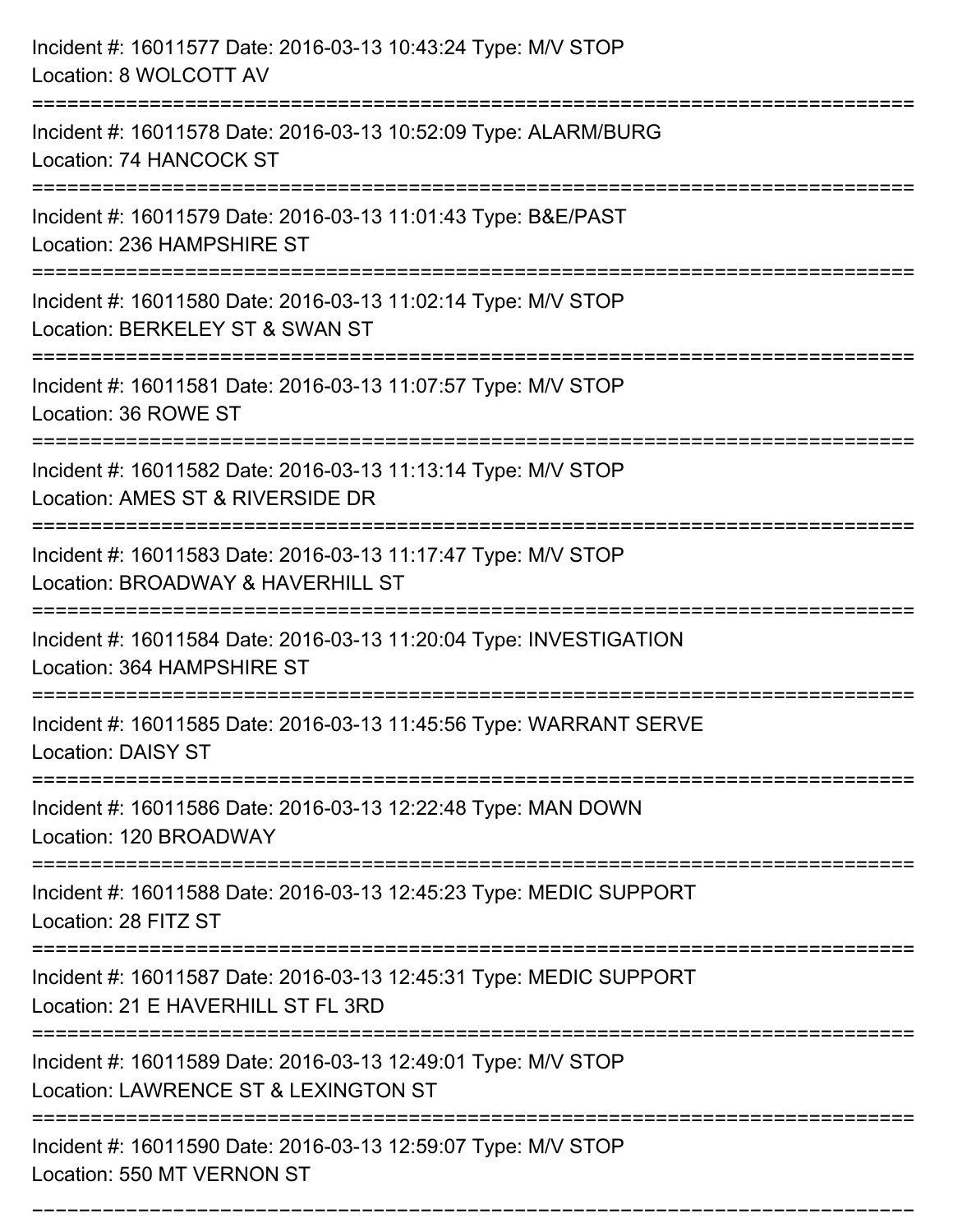| Incident #: 16011591 Date: 2016-03-13 13:11:30 Type: M/V STOP<br>Location: 226 S BROADWAY                                                  |
|--------------------------------------------------------------------------------------------------------------------------------------------|
| Incident #: 16011592 Date: 2016-03-13 13:16:52 Type: INVESTIGATION<br>Location: 85 ANDOVER ST                                              |
| Incident #: 16011593 Date: 2016-03-13 13:38:22 Type: NOISE ORD<br>Location: HAFFNER'S GAS STATION / 69 PARKER ST<br>====================== |
| Incident #: 16011594 Date: 2016-03-13 13:40:49 Type: NOISE ORD<br>Location: 3 PLEASANT TER                                                 |
| Incident #: 16011595 Date: 2016-03-13 13:58:34 Type: MEDIC SUPPORT<br>Location: 29 BERKELEY ST                                             |
| Incident #: 16011596 Date: 2016-03-13 14:04:29 Type: MEDIC SUPPORT<br>Location: 159 SARATOGA ST                                            |
| Incident #: 16011597 Date: 2016-03-13 14:15:41 Type: MAL DAMAGE<br>Location: 105 HANCOCK ST FL 1ST                                         |
| Incident #: 16011598 Date: 2016-03-13 14:24:08 Type: M/V STOP<br>Location: BROOKFIELD ST & CHESTER ST                                      |
| Incident #: 16011599 Date: 2016-03-13 14:34:29 Type: MEDIC SUPPORT<br>Location: 65 UNION ST #201                                           |
| Incident #: 16011600 Date: 2016-03-13 14:41:18 Type: A&B PROG<br>Location: 379 HAVERHILL ST                                                |
| Incident #: 16011601 Date: 2016-03-13 14:44:49 Type: ALARM/BURG<br>Location: LAWRENCE HIGH SCHOOL / 70 N PARISH RD                         |
| Incident #: 16011602 Date: 2016-03-13 15:03:28 Type: STOL/MV/PAS<br><b>Location: ROYAL ST</b>                                              |
| Incident #: 16011603 Date: 2016-03-13 15:05:17 Type: M/V STOP<br>Location: BROADWAY & METHUEN ST                                           |
| Incident #: 16011604 Date: 2016-03-13 15:06:39 Type: UNWANTEDGUEST<br>Location: 5 JACKSON ST #2B                                           |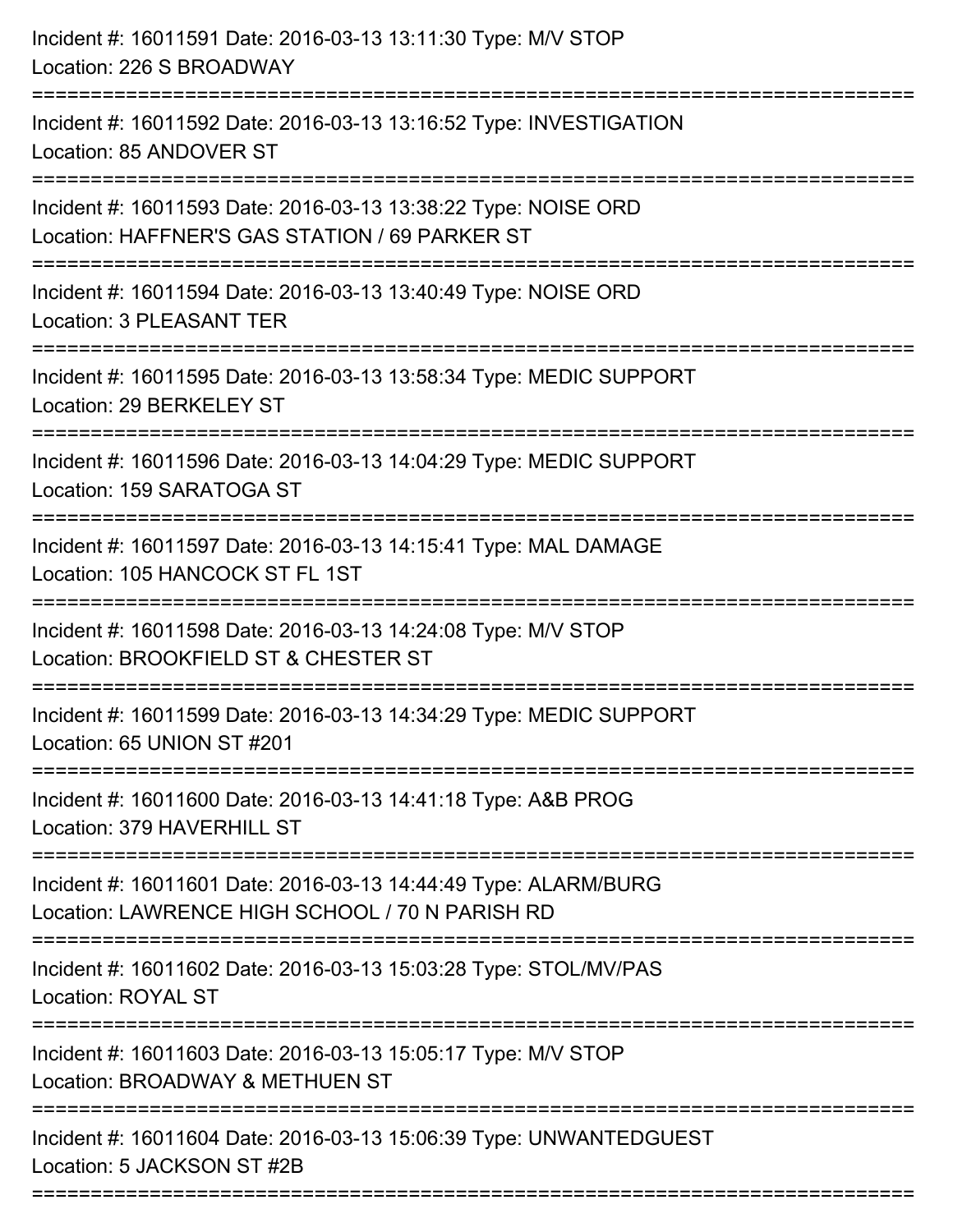Location: 134 MARSTON ST

| Incident #: 16011608 Date: 2016-03-13 15:19:26 Type: M/V STOP<br><b>Location: CANAL ST &amp; UNION ST</b>     |
|---------------------------------------------------------------------------------------------------------------|
| Incident #: 16011606 Date: 2016-03-13 15:26:26 Type: DOMESTIC/PROG<br>Location: 53 WOODLAND ST FL 2           |
| Incident #: 16011607 Date: 2016-03-13 15:33:47 Type: DOMESTIC/PROG<br>Location: 2 GRAINGER ST                 |
| Incident #: 16011609 Date: 2016-03-13 15:38:52 Type: DOMESTIC/PAST<br>Location: BROADWAY & PARK ST            |
| Incident #: 16011610 Date: 2016-03-13 15:46:17 Type: STOL/MV/PAS<br><b>Location: BROOK ST</b>                 |
| Incident #: 16011611 Date: 2016-03-13 16:16:09 Type: DISTURBANCE<br>Location: BROADWAY & HAVERHILL ST         |
| Incident #: 16011612 Date: 2016-03-13 16:19:32 Type: MAL DAMG PROG<br>Location: 654 S UNION ST<br>=========   |
| Incident #: 16011613 Date: 2016-03-13 16:21:06 Type: MEDIC SUPPORT<br>Location: 21 E HAVERHILL ST FL 2ND FL   |
| Incident #: 16011614 Date: 2016-03-13 16:30:33 Type: ALARM/BURG<br>Location: 3 DOGS DINER / 13 S BROADWAY     |
| Incident #: 16011615 Date: 2016-03-13 16:32:36 Type: MISSING PERS<br><b>Location: ESSEX ST</b>                |
| Incident #: 16011616 Date: 2016-03-13 16:33:31 Type: ALARM/BURG<br>Location: DYKMEN WELDING / 85 BLANCHARD ST |
| Incident #: 16011617 Date: 2016-03-13 16:37:14 Type: A&B PAST<br>Location: TRAIN STATION / 211 MERRIMACK ST   |
| Incident #: 16011618 Date: 2016-03-13 16:39:12 Type: GUN CALL<br>Location: 4 THORNDIKE ST                     |
|                                                                                                               |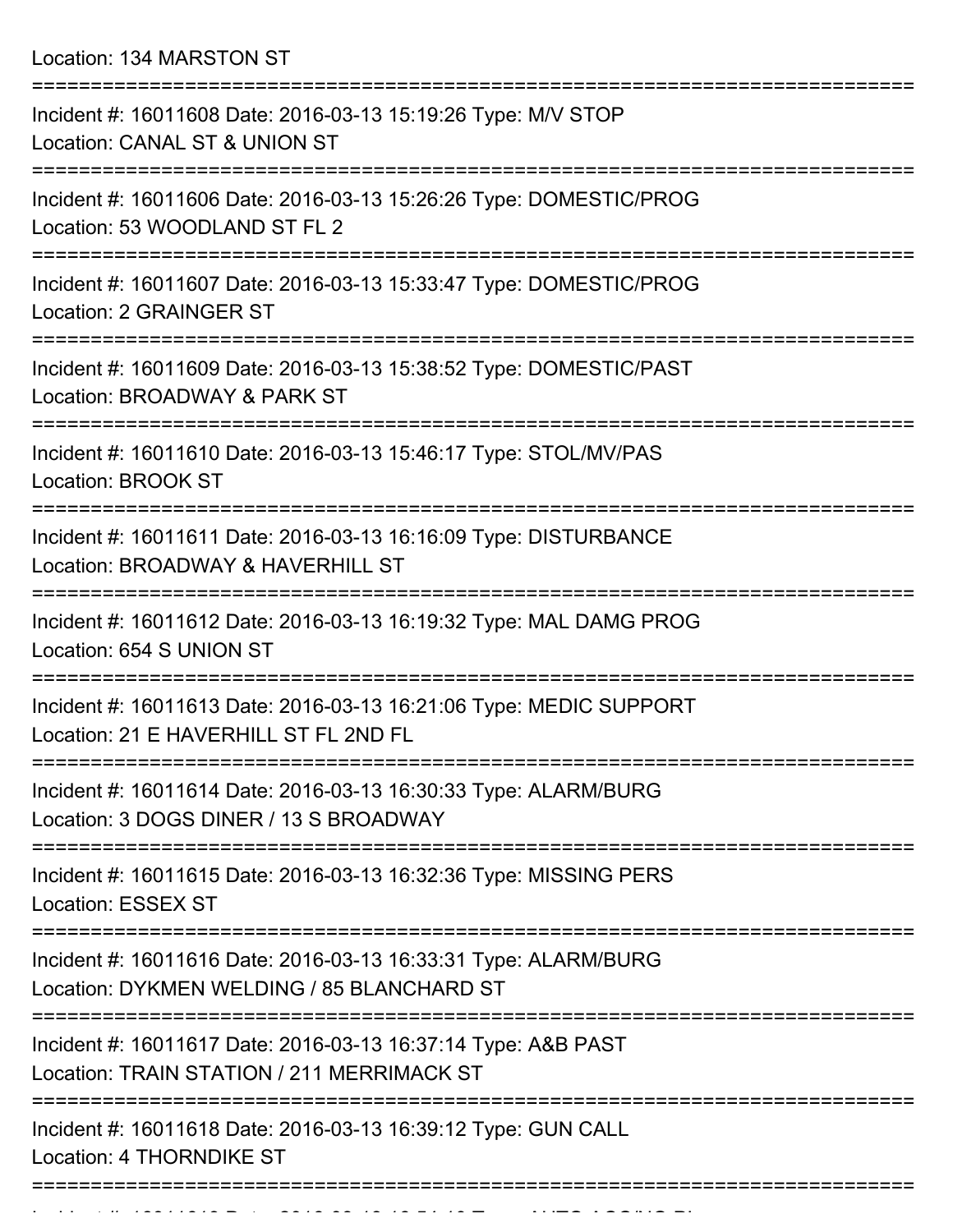| Location: MARKET ST & PARKER ST                                                                                            |
|----------------------------------------------------------------------------------------------------------------------------|
| Incident #: 16011620 Date: 2016-03-13 16:54:33 Type: FIGHT<br>Location: 13 W LAUREL ST                                     |
| Incident #: 16011621 Date: 2016-03-13 16:56:56 Type: NOISE ORD<br><b>Location: 98 FARNHAM ST</b>                           |
| Incident #: 16011622 Date: 2016-03-13 17:07:22 Type: A&B PROG<br>Location: 56 SHATTUCK ST FL 2                             |
| Incident #: 16011623 Date: 2016-03-13 17:08:28 Type: AMBULANCE ASSSI<br>Location: 42 MARBLE AV #LEFT HAND SIDE FL 1        |
| Incident #: 16011624 Date: 2016-03-13 17:11:03 Type: TRESPASSING<br>Location: SOUTH LAWRENCE EAST SCHOOL / 165 CRAWFORD ST |
| Incident #: 16011625 Date: 2016-03-13 17:17:17 Type: SUS PERS/MV<br>Location: 23 KENDRICK ST FL 1                          |
| Incident #: 16011626 Date: 2016-03-13 17:38:11 Type: M/V STOP<br>Location: 121 S BROADWAY                                  |
| Incident #: 16011627 Date: 2016-03-13 17:41:59 Type: M/V STOP<br><b>Location: CANAL ST</b>                                 |
| Incident #: 16011628 Date: 2016-03-13 17:54:07 Type: DRUG VIO<br>Location: 10 WINTHROP AV                                  |
| Incident #: 16011629 Date: 2016-03-13 18:23:48 Type: M/V STOP<br>Location: 473 ESSEX ST                                    |
| Incident #: 16011630 Date: 2016-03-13 18:30:52 Type: NOISE ORD<br><b>Location: MERRIMACK VIEW CT</b>                       |
| Incident #: 16011631 Date: 2016-03-13 18:34:31 Type: HIT & RUN M/V<br>Location: 163 LAWRENCE ST                            |
| Incident #: 16011632 Date: 2016-03-13 18:42:05 Type: M/V STOP<br>Location: 1220 ESSEX ST                                   |
|                                                                                                                            |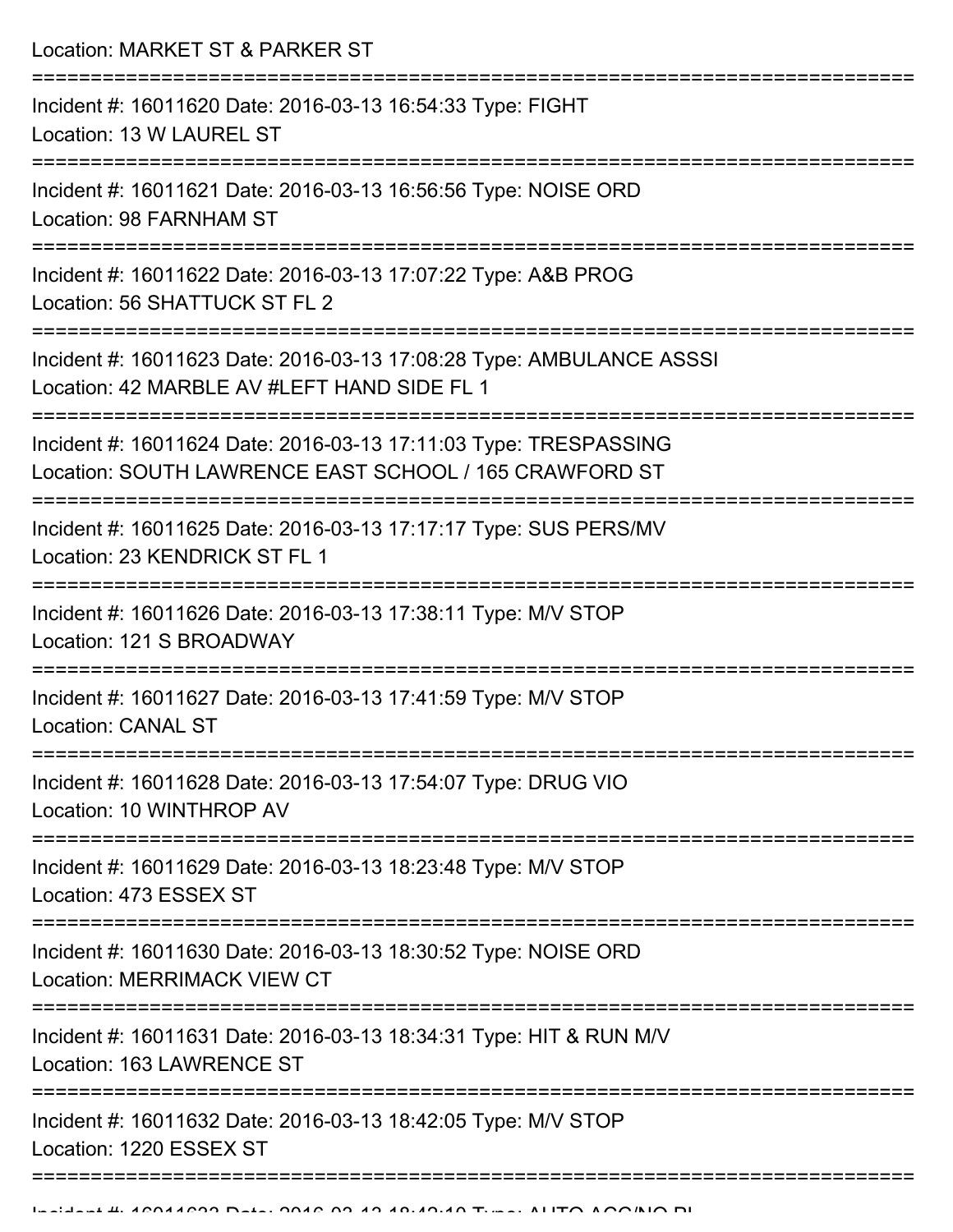| Location: ANDOVER ST & FOSTER ST                                                                                           |
|----------------------------------------------------------------------------------------------------------------------------|
| Incident #: 16011634 Date: 2016-03-13 18:45:18 Type: ALARM/BURG<br>Location: LEONARD SCHOOL / 60 ALLEN ST                  |
| Incident #: 16011635 Date: 2016-03-13 18:47:05 Type: M/V STOP<br>Location: LAWRENCE ST & MARION AV                         |
| Incident #: 16011636 Date: 2016-03-13 18:58:49 Type: M/V STOP<br>Location: 85 MANCHESTER ST                                |
| Incident #: 16011637 Date: 2016-03-13 19:05:25 Type: HIT & RUN M/V<br>Location: 145 LAWRENCE ST                            |
| Incident #: 16011639 Date: 2016-03-13 19:09:51 Type: AUTO ACC/PI<br>Location: CANAL ST & MARSTON ST                        |
| Incident #: 16011638 Date: 2016-03-13 19:10:34 Type: A&B PAST<br>Location: 33 BRUCE ST                                     |
| Incident #: 16011640 Date: 2016-03-13 19:12:18 Type: M/V STOP<br>Location: 266 BROADWAY                                    |
| Incident #: 16011641 Date: 2016-03-13 19:13:12 Type: MEDIC SUPPORT<br>Location: COR UNUM MEAL CENTER / 191 SALEM ST        |
| Incident #: 16011642 Date: 2016-03-13 19:14:16 Type: ALARM/BURG<br>Location: 117 JACKSON ST                                |
| Incident #: 16011643 Date: 2016-03-13 19:24:02 Type: M/V STOP<br>Location: GRAFTON ST & WINTHROP AV                        |
| Incident #: 16011644 Date: 2016-03-13 19:38:42 Type: M/V STOP<br>Location: JACKSON ST & PARK ST                            |
| Incident #: 16011645 Date: 2016-03-13 19:49:13 Type: DISTURBANCE<br><b>Location: 8 PLEASANT ST</b>                         |
| Incident #: 16011646 Date: 2016-03-13 20:09:09 Type: ALARM/BURG<br>Location: RESD; CARLA ROSA 978-983-4200 / 176 ABBOTT ST |
| Incident #: 16011647 Date: 2016-03-13 20:22:14 Type: KEEP PEACE                                                            |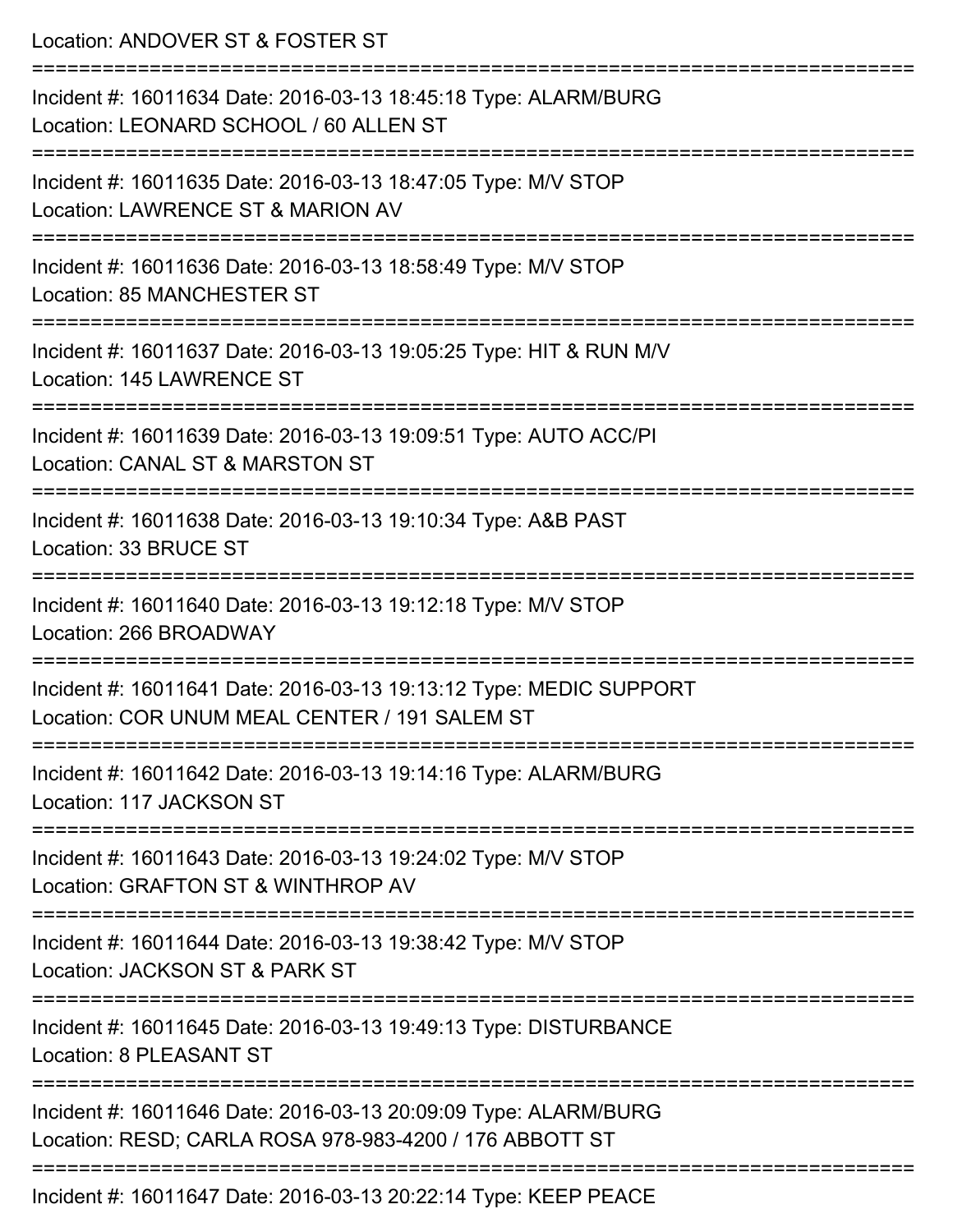| Incident #: 16011648 Date: 2016-03-13 20:46:50 Type: DOMESTIC/PAST<br>Location: 107 HIGH ST                                                   |
|-----------------------------------------------------------------------------------------------------------------------------------------------|
| Incident #: 16011649 Date: 2016-03-13 20:50:19 Type: UNWANTEDGUEST<br>Location: 204 S UNION ST FL 3                                           |
| Incident #: 16011650 Date: 2016-03-13 20:56:41 Type: M/V STOP<br><b>Location: STEVENS CT</b>                                                  |
| Incident #: 16011651 Date: 2016-03-13 20:57:30 Type: MAN DOWN<br>Location: LAWRENCE ST & SARATOGA ST                                          |
| Incident #: 16011652 Date: 2016-03-13 21:01:32 Type: A&B PAST<br>Location: SUPER LIQUORS / 35 S BROADWAY                                      |
| Incident #: 16011653 Date: 2016-03-13 21:04:56 Type: HIT & RUN M/V<br>Location: S UNION ST & WINTHROP AV                                      |
| Incident #: 16011654 Date: 2016-03-13 21:34:38 Type: DISTURBANCE<br>Location: LA FRUITERIA / 75 MANCHESTER ST                                 |
| Incident #: 16011655 Date: 2016-03-13 21:49:53 Type: DISTURBANCE<br>Location: 398 BROADWAY                                                    |
| ================<br>Incident #: 16011656 Date: 2016-03-13 21:53:29 Type: NOISE ORD<br>Location: 21 SPRINGFIELD ST                             |
| ------------<br>Incident #: 16011657 Date: 2016-03-13 21:53:45 Type: NEIGHBOR PROB<br>Location: 6 DIAMOND ST #19 FL 2                         |
| Incident #: 16011658 Date: 2016-03-13 22:00:17 Type: NOISE ORD<br>Location: 17-19 HUSE ST                                                     |
| =======================<br>Incident #: 16011659 Date: 2016-03-13 22:04:44 Type: GENERAL SERV<br>Location: MAKARENA RESTAURANT / 150 COMMON ST |
| Incident #: 16011660 Date: 2016-03-13 22:09:51 Type: GENERAL SERV<br>Location: ARLINGTON ST & LAWRENCE ST                                     |
| Incident #: 16011661 Date: 2016-03-13 22:16:41 Type: M/V STOP                                                                                 |